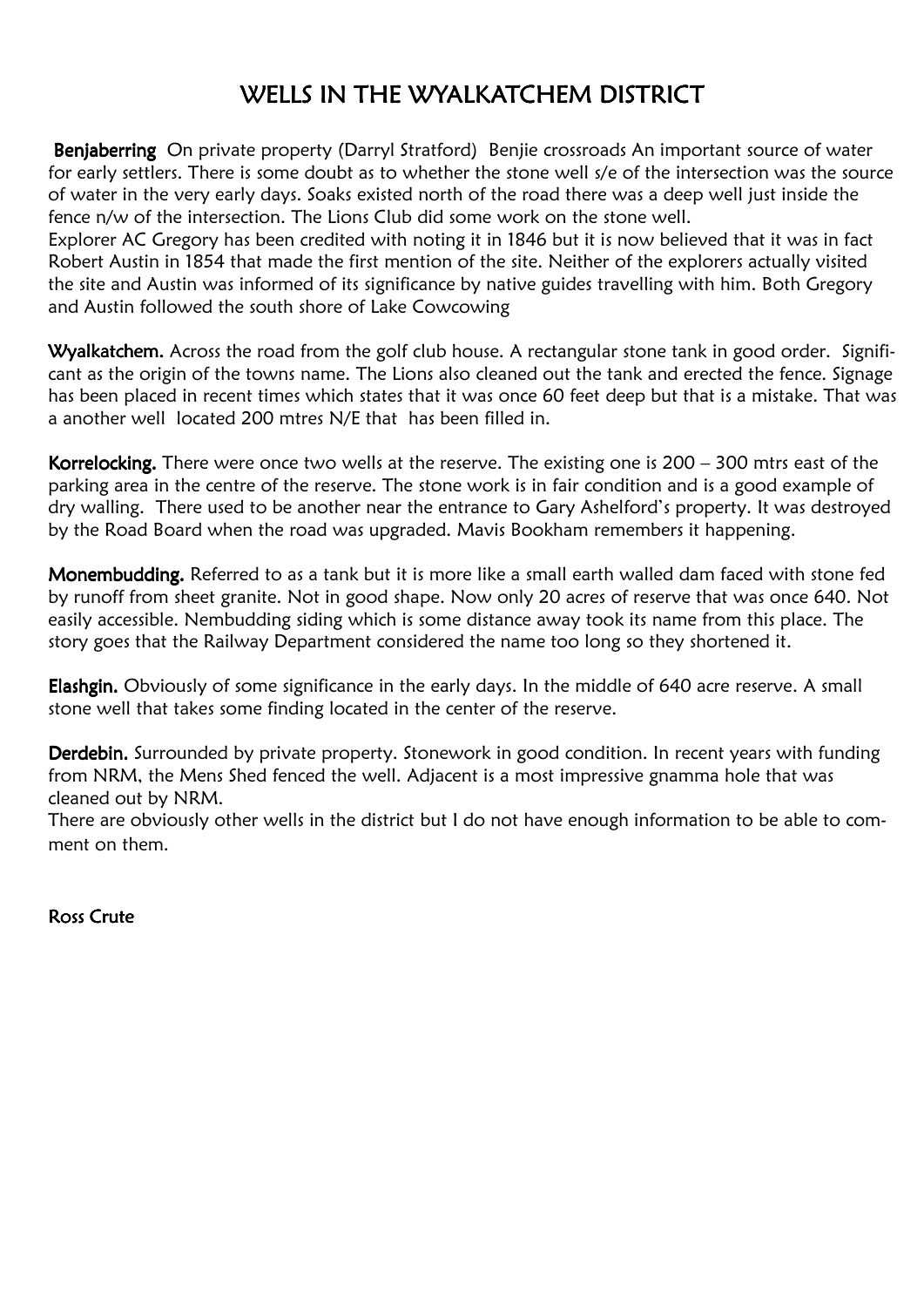## WELLS ALONG THE GOLDFIELDS TRACK

The North eastern wheatbelt from Slater Homestead in Goomalling, over several hundred kilometres to Eenuin in the Yilgarn Goldfields, has a rich and varied history that weaves elements of survey, exploration, pastoralism, gold rushes, agricultural and entrepreneurial interests.

The potential for pastoral interest in the north eastern wheatbelt was recognised as early as 1837 when surveyor J. S. Roe traversed the area from York eastwards and recorded springs at Mangowine and Yarragin. Surveyors Hillman and Lefroy recorded the springs at Goomalling (Slaters)in 1847 and A.C. Gregory at Benjaberring.

The first settlement in the pastoral area beyond the Avon Valley was by George Slater at Goomalling Spring in 1857, at which time he sank a well. Only a few years later a considerable distance further east, at Mukakine, Charles Glass sank a well on his property. By 1869 a road was constructed from Slater Homestead in Goomalling to Yarragin where Charles Adams had taken up his land and also constructed a well.

The Forrest expedition of 1869 to find the remains of Ludwig Leichardt, camped at the homesteads and wells along the Yarragin road: Slater homestead, Nenin Well, Benjaberring Well and Yarragin homestead.

In 1869 James Sinclair constructed a well at Benjaberring for pastoral purposes. In 1872, George Lukin and B.D. Clarkson took up a pastoral lease and constructed a well at the eastern outpost at Eenuin, at about the same time that Charles Adams constructed a well at Wilgoyne for the same reasons. Over the following years Charles Adams constructed a well at Mangowine (1874) and Lukin and Clarkson at Elachbutting (1875)

Wells were commissioned by the Toodyay Roads Board: Trayning Well by Charles Adams (1879) Monembudding Well (1881) and Wyalkatchem Tank (1881) by John Haywood. In 1884 five reserves were designated as stopping places for teams and travellers at Trayning, Moonerbudding, Namelcatching, Corrolonging and Wyalcatching.

In 1887 after Charles Glass discovered gold at Mujakine the Government offered a grant of 300 pounds for further research to find gold; as a consequence gold was discovered in Eenuin,

The Parry Survey of 1887/88 reports on wells at Slater Homestead, Namelcatching, Benjaberring, Wyalkatchem, Korrelocking, Monembudding, Yelbeni, Trayning, Mangowine, Wilgoyne, Elachbutting and Eenuin.

In 1888 gold was discovered at Southern Cross and the Yilgarn Goldfield was declared. Gold seekers trekked to Eenuin along the Yarragin Road, camping at the wells and homesteads along the route. In 1888, a map was published to provide prospectors with details of water and provisions along the route.

By 1889 George Slater at Goomalling and Charles Adams at Mangowine had established inns for the gold seekers and an inn was also established at Yarragin.

In 1890 Toodyay Road Board repaired Yarragin Road and built rock catchments for extra water reservoirs along the route. At that time Namelcatching Well was constructed by Charles Adams for the TRB.

In 1892, with the Coolgardie Gold Rush, the focus moved to the rail route between Northam and Southern Cross and that track became the goldfields road (now Great Eastern Highway) and Yarragin Road was relegated to "old goldfields road" The only traffic on Yarragin Road from that time was pastoralists. When agricultural development took place it was supported by rail transport. Over the years the wells and homesteads along the Yarragin Road and beyond to Eenuin have fallen into various states of disrepair. . However there is no denying the significance of the wells and other elements along the old goldfields road and their associations with the history and development of the north eastern wheatbelt. Ross Crute